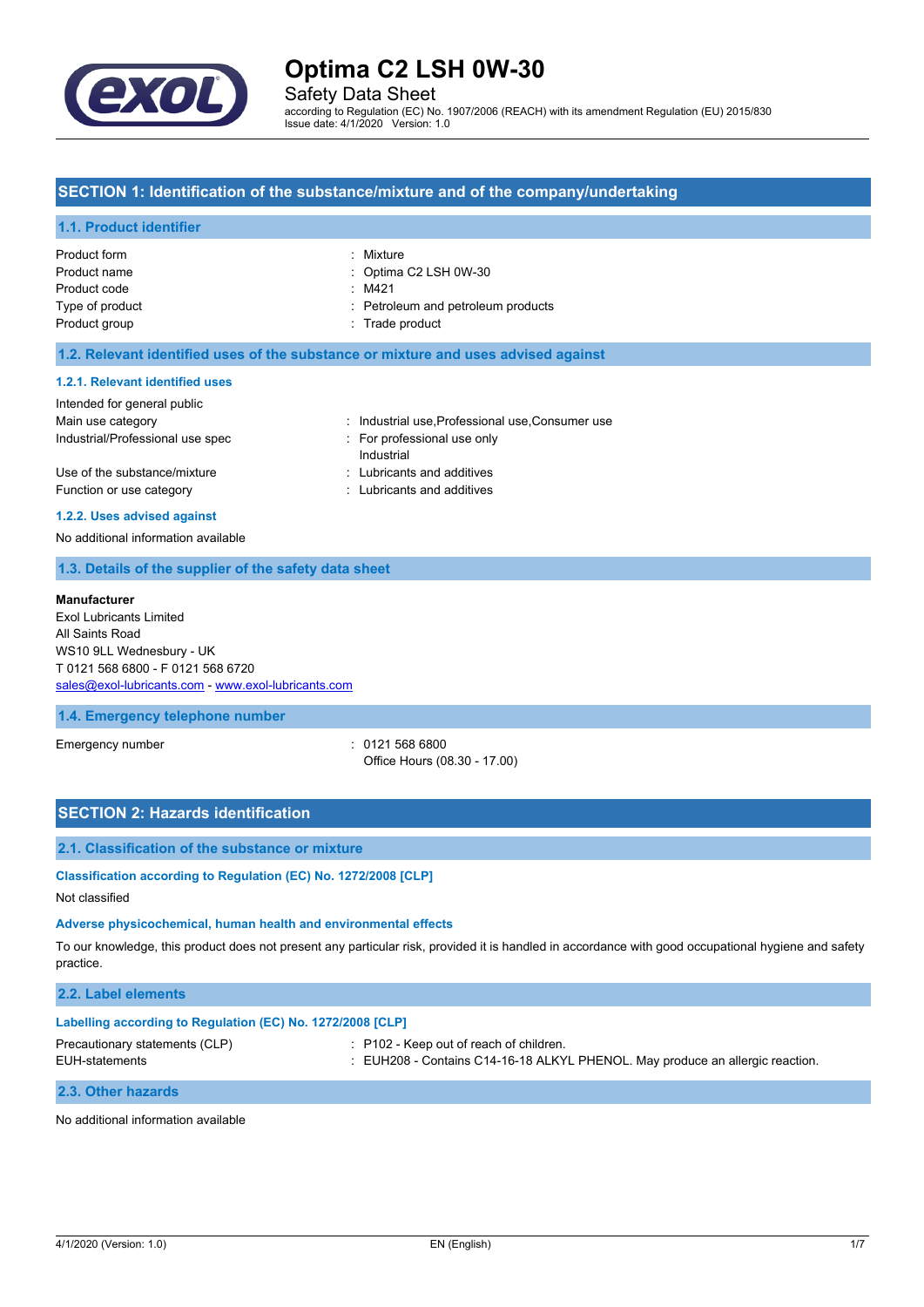## Safety Data Sheet

according to Regulation (EC) No. 1907/2006 (REACH) with its amendment Regulation (EU) 2015/830

### **SECTION 3: Composition/information on ingredients**

### **3.1. Substances**

#### Not applicable

**3.2. Mixtures**

This mixture does not contain any substances to be mentioned according to the criteria of section 3.2 of REACH Annex II

| <b>SECTION 4: First aid measures</b>                                                                                                                       |                                                                                                                                                                                                             |
|------------------------------------------------------------------------------------------------------------------------------------------------------------|-------------------------------------------------------------------------------------------------------------------------------------------------------------------------------------------------------------|
| 4.1. Description of first aid measures                                                                                                                     |                                                                                                                                                                                                             |
| First-aid measures after inhalation<br>First-aid measures after skin contact<br>First-aid measures after eye contact<br>First-aid measures after ingestion | : Remove person to fresh air and keep comfortable for breathing.<br>: Wash skin with plenty of water.<br>: Rinse eyes with water as a precaution.<br>: Call a poison center or a doctor if you feel unwell. |
| 4.2. Most important symptoms and effects, both acute and delayed                                                                                           |                                                                                                                                                                                                             |

No additional information available

**4.3. Indication of any immediate medical attention and special treatment needed**

Treat symptomatically.

| <b>SECTION 5: Firefighting measures</b>                    |                                                                                                                                           |  |
|------------------------------------------------------------|-------------------------------------------------------------------------------------------------------------------------------------------|--|
| 5.1. Extinguishing media                                   |                                                                                                                                           |  |
| Suitable extinguishing media                               | Water spray. Dry powder. Foam. Carbon dioxide.<br>$\mathbb{Z}^{\mathbb{Z}}$                                                               |  |
| 5.2. Special hazards arising from the substance or mixture |                                                                                                                                           |  |
| Hazardous decomposition products in case of fire           | : Toxic fumes may be released.                                                                                                            |  |
| 5.3. Advice for firefighters                               |                                                                                                                                           |  |
| Protection during firefighting                             | Do not attempt to take action without suitable protective equipment. Self-contained<br>breathing apparatus. Complete protective clothing. |  |

| <b>SECTION 6: Accidental release measures</b>                            |                                                                                                                                                                |  |  |
|--------------------------------------------------------------------------|----------------------------------------------------------------------------------------------------------------------------------------------------------------|--|--|
| 6.1. Personal precautions, protective equipment and emergency procedures |                                                                                                                                                                |  |  |
| 6.1.1. For non-emergency personnel<br>Emergency procedures               | : Ventilate spillage area.                                                                                                                                     |  |  |
| 6.1.2. For emergency responders                                          |                                                                                                                                                                |  |  |
| Protective equipment                                                     | : Do not attempt to take action without suitable protective equipment. For further information<br>refer to section 8: "Exposure controls/personal protection". |  |  |
| <b>6.2. Environmental precautions</b>                                    |                                                                                                                                                                |  |  |
| Avoid release to the environment.                                        |                                                                                                                                                                |  |  |
| 6.3. Methods and material for containment and cleaning up                |                                                                                                                                                                |  |  |
| Methods for cleaning up<br>Other information                             | : Take up liquid spill into absorbent material.<br>: Dispose of materials or solid residues at an authorized site.                                             |  |  |
| 6.4. Reference to other sections                                         |                                                                                                                                                                |  |  |
| For further information refer to section 13.                             |                                                                                                                                                                |  |  |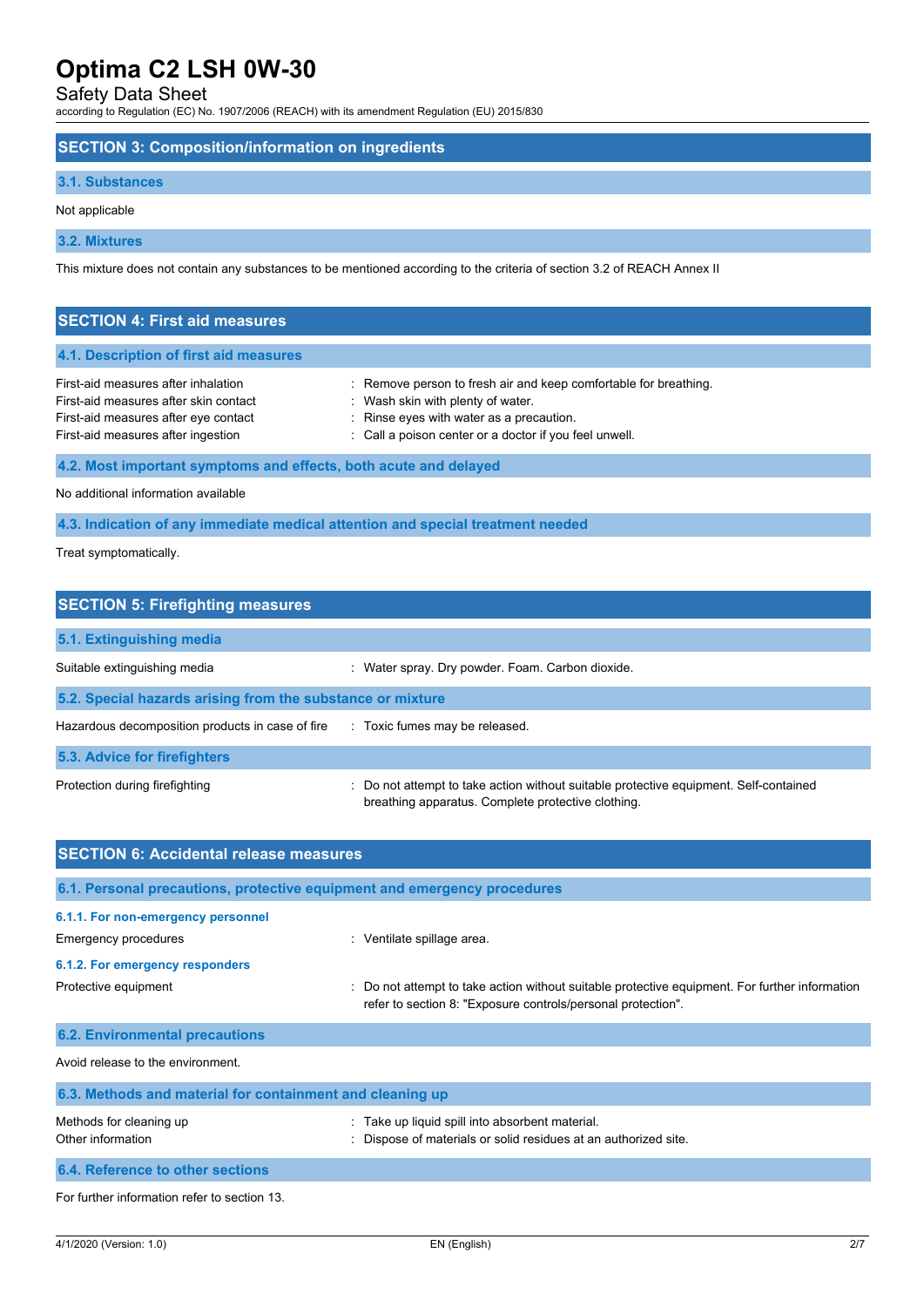## Safety Data Sheet

according to Regulation (EC) No. 1907/2006 (REACH) with its amendment Regulation (EU) 2015/830

| <b>SECTION 7: Handling and storage</b>                            |                                                                                                                                                                                              |
|-------------------------------------------------------------------|----------------------------------------------------------------------------------------------------------------------------------------------------------------------------------------------|
| 7.1. Precautions for safe handling                                |                                                                                                                                                                                              |
| Precautions for safe handling<br>Hygiene measures                 | : Ensure good ventilation of the work station. Wear personal protective equipment.<br>: Do not eat, drink or smoke when using this product. Always wash hands after handling the<br>product. |
| 7.2. Conditions for safe storage, including any incompatibilities |                                                                                                                                                                                              |

Storage conditions **Storage conditions** : Store in a well-ventilated place. Keep cool.

**7.3. Specific end use(s)**

No additional information available

## **SECTION 8: Exposure controls/personal protection**

**8.1. Control parameters**

No additional information available

**8.2. Exposure controls**

### **Appropriate engineering controls:**

Ensure good ventilation of the work station.

| Hand protection:                  |
|-----------------------------------|
| Protective gloves                 |
|                                   |
| Eye protection:                   |
| Safety glasses                    |
|                                   |
| Skin and body protection:         |
| Wear suitable protective clothing |
|                                   |
| <b>Respiratory protection:</b>    |

In case of insufficient ventilation, wear suitable respiratory equipment

#### **Personal protective equipment symbol(s):**



**Environmental exposure controls:**

Avoid release to the environment.

| <b>SECTION 9: Physical and chemical properties</b>         |                         |  |
|------------------------------------------------------------|-------------------------|--|
| 9.1. Information on basic physical and chemical properties |                         |  |
| Physical state                                             | : Liguid                |  |
| Colour                                                     | $:$ amber.              |  |
| Odour                                                      | : Characteristic odour. |  |
| Odour threshold                                            | : No data available     |  |
| рH                                                         | : No data available     |  |
| Relative evaporation rate (butylacetate=1)                 | : No data available     |  |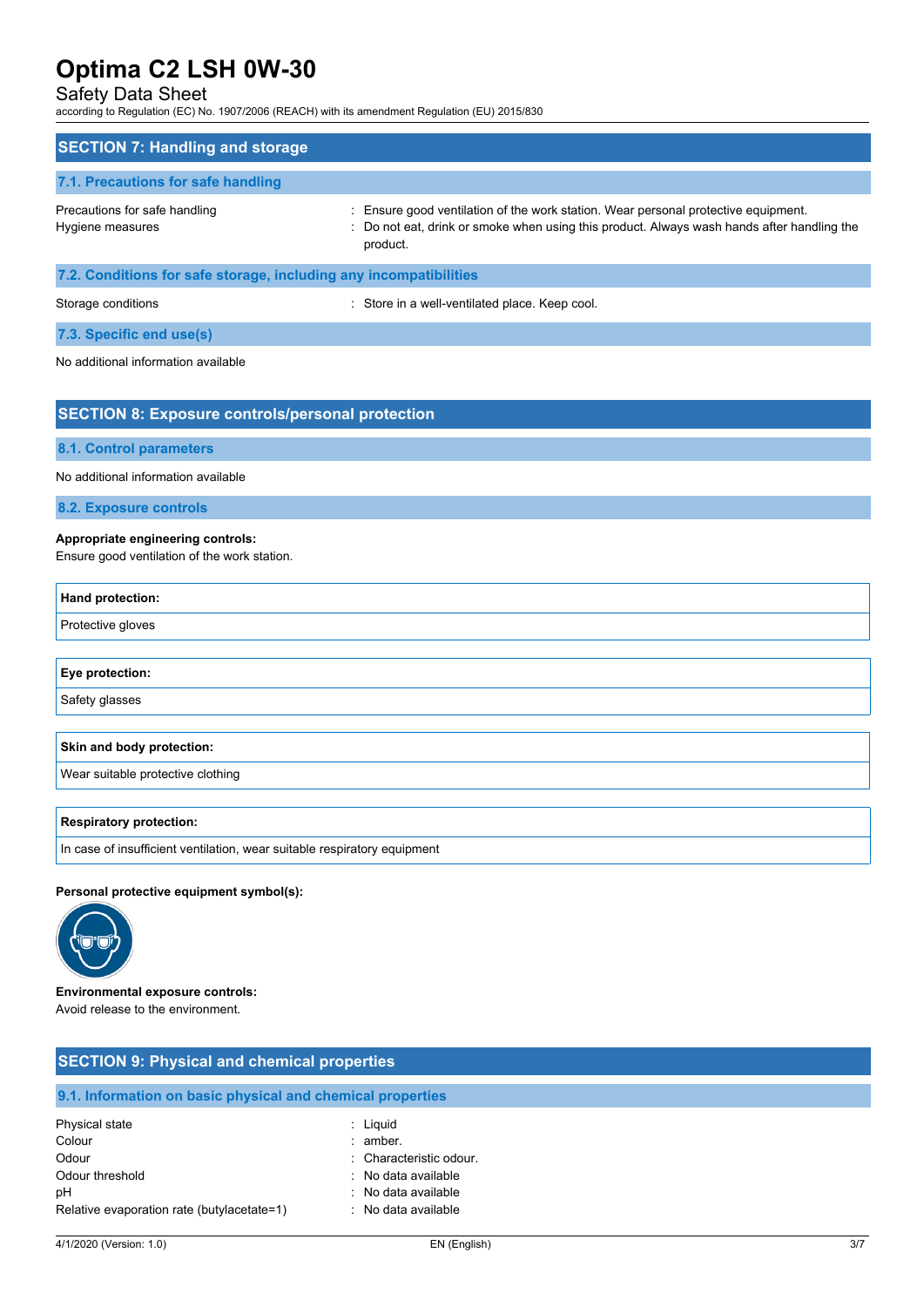## Safety Data Sheet

according to Regulation (EC) No. 1907/2006 (REACH) with its amendment Regulation (EU) 2015/830

| Melting point                                   | : -43 $^{\circ}$ C                   |
|-------------------------------------------------|--------------------------------------|
| Freezing point                                  | No data available                    |
| Boiling point                                   | $:$ No data available                |
| Flash point                                     | $:220\text{ }^{\circ}\text{C}$       |
| Auto-ignition temperature                       | $:$ No data available                |
| Decomposition temperature                       | No data available                    |
| Flammability (solid, gas)                       | Not applicable                       |
| Vapour pressure                                 | . No data available                  |
| Relative vapour density at 20 °C                | No data available                    |
| Relative density                                | $: 0.846 \ @ \ 15.6 \text{ deg } C$  |
| Solubility                                      | insoluble in water.                  |
| Partition coefficient n-octanol/water (Log Pow) | $:$ No data available                |
| Viscosity, kinematic                            | : 52.5 mm <sup>2</sup> /s @ 40 deg C |
| Viscosity, dynamic                              | : No data available                  |
| Explosive properties                            | No data available                    |
| Oxidising properties                            | No data available                    |
| <b>Explosive limits</b>                         | $:$ No data available                |
|                                                 |                                      |

#### **9.2. Other information**

No additional information available

## **SECTION 10: Stability and reactivity**

#### **10.1. Reactivity**

The product is non-reactive under normal conditions of use, storage and transport.

#### **10.2. Chemical stability**

Stable under normal conditions.

**10.3. Possibility of hazardous reactions**

No dangerous reactions known under normal conditions of use.

**10.4. Conditions to avoid**

None under recommended storage and handling conditions (see section 7).

**10.5. Incompatible materials**

No additional information available

**10.6. Hazardous decomposition products**

Under normal conditions of storage and use, hazardous decomposition products should not be produced.

## **SECTION 11: Toxicological information**

## **11.1. Information on toxicological effects**

| Acute toxicity (oral)             | Not classified |
|-----------------------------------|----------------|
| Acute toxicity (dermal)           | Not classified |
| Acute toxicity (inhalation)       | Not classified |
| Skin corrosion/irritation         | Not classified |
| Serious eye damage/irritation     | Not classified |
| Respiratory or skin sensitisation | Not classified |
| Germ cell mutagenicity            | Not classified |
| Carcinogenicity                   | Not classified |
| Reproductive toxicity             | Not classified |
| STOT-single exposure              | Not classified |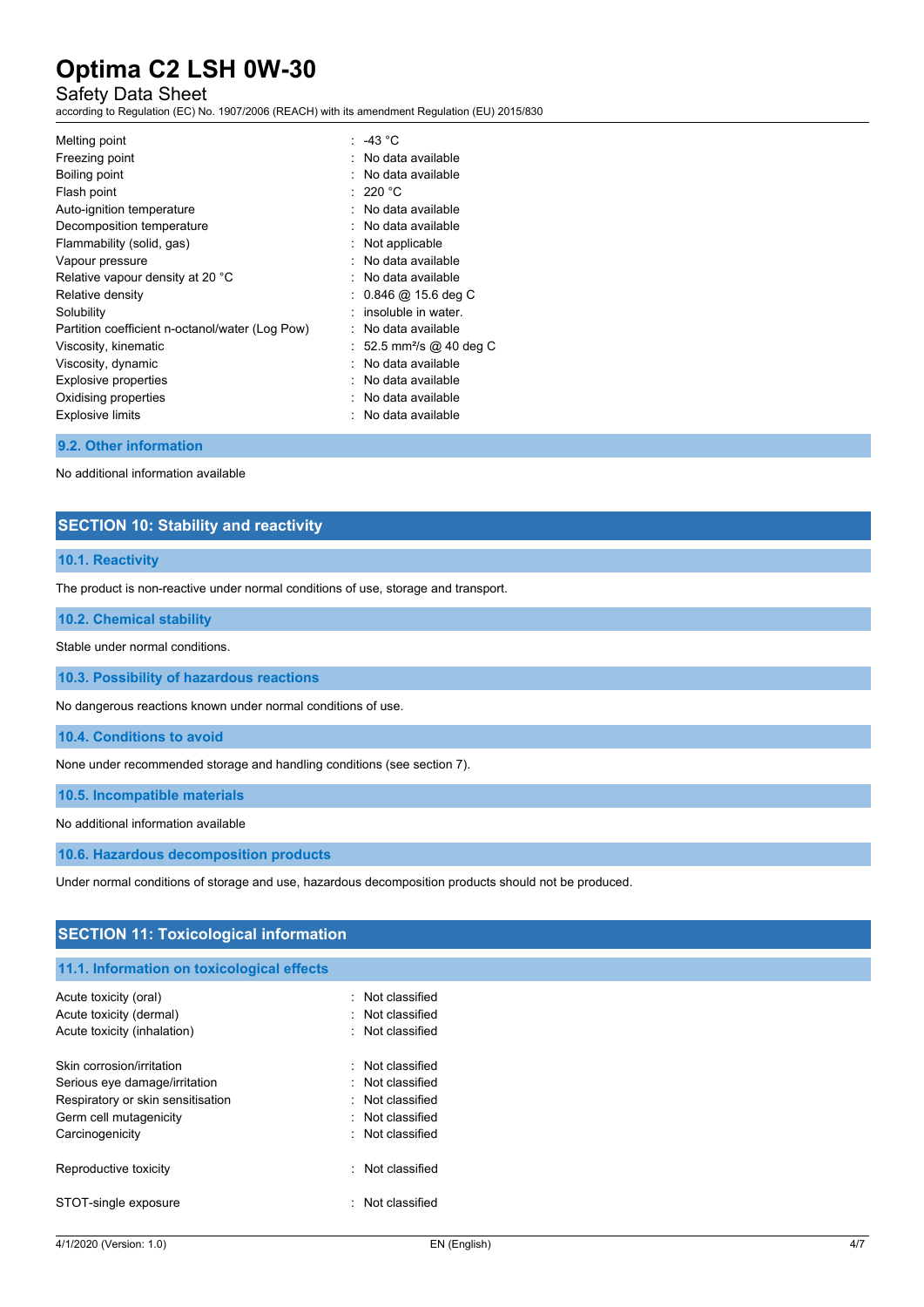## Safety Data Sheet

according to Regulation (EC) No. 1907/2006 (REACH) with its amendment Regulation (EU) 2015/830

| STOT-repeated exposure<br>т. | Not classified                     |  |
|------------------------------|------------------------------------|--|
| Aspiration hazard            | : Not classified                   |  |
| <b>Optima C2 LSH 0W-30</b>   |                                    |  |
| Viscosity, kinematic         | 52.5 mm <sup>2</sup> /s @ 40 deg C |  |

| <b>SECTION 12: Ecological information</b>                                                                                                                                  |                                                                                                                                                                  |
|----------------------------------------------------------------------------------------------------------------------------------------------------------------------------|------------------------------------------------------------------------------------------------------------------------------------------------------------------|
| 12.1. Toxicity                                                                                                                                                             |                                                                                                                                                                  |
| Ecology - general<br>Hazardous to the aquatic environment, short-term<br>(acute)<br>Hazardous to the aquatic environment, long-term<br>(chronic)<br>Not rapidly degradable | The product is not considered harmful to aquatic organisms nor to cause long-term adverse<br>effects in the environment.<br>: Not classified<br>: Not classified |
| 12.2. Persistence and degradability                                                                                                                                        |                                                                                                                                                                  |
| No additional information available                                                                                                                                        |                                                                                                                                                                  |
| 12.3. Bioaccumulative potential                                                                                                                                            |                                                                                                                                                                  |
| No additional information available                                                                                                                                        |                                                                                                                                                                  |
| 12.4. Mobility in soil                                                                                                                                                     |                                                                                                                                                                  |
| No additional information available                                                                                                                                        |                                                                                                                                                                  |
| 12.5. Results of PBT and vPvB assessment                                                                                                                                   |                                                                                                                                                                  |
| No additional information available                                                                                                                                        |                                                                                                                                                                  |
| 12.6. Other adverse effects                                                                                                                                                |                                                                                                                                                                  |
| No additional information available                                                                                                                                        |                                                                                                                                                                  |
| <b>SECTION 13: Disposal considerations</b>                                                                                                                                 |                                                                                                                                                                  |

Waste treatment methods : Dispose of contents/container in accordance with licensed collector's sorting instructions.

## **SECTION 14: Transport information**

| In accordance with ADR / RID / IMDG / IATA / ADN |                |                |                |                |
|--------------------------------------------------|----------------|----------------|----------------|----------------|
| <b>ADR</b>                                       | <b>IMDG</b>    | <b>IATA</b>    | <b>ADN</b>     | <b>RID</b>     |
| 14.1. UN number                                  |                |                |                |                |
| Not applicable                                   | Not applicable | Not applicable | Not applicable | Not applicable |
| 14.2. UN proper shipping name                    |                |                |                |                |
| Not applicable                                   | Not applicable | Not applicable | Not applicable | Not applicable |
| 14.3. Transport hazard class(es)                 |                |                |                |                |
| Not applicable                                   | Not applicable | Not applicable | Not applicable | Not applicable |
| 14.4. Packing group                              |                |                |                |                |
| Not applicable                                   | Not applicable | Not applicable | Not applicable | Not applicable |
|                                                  |                |                |                |                |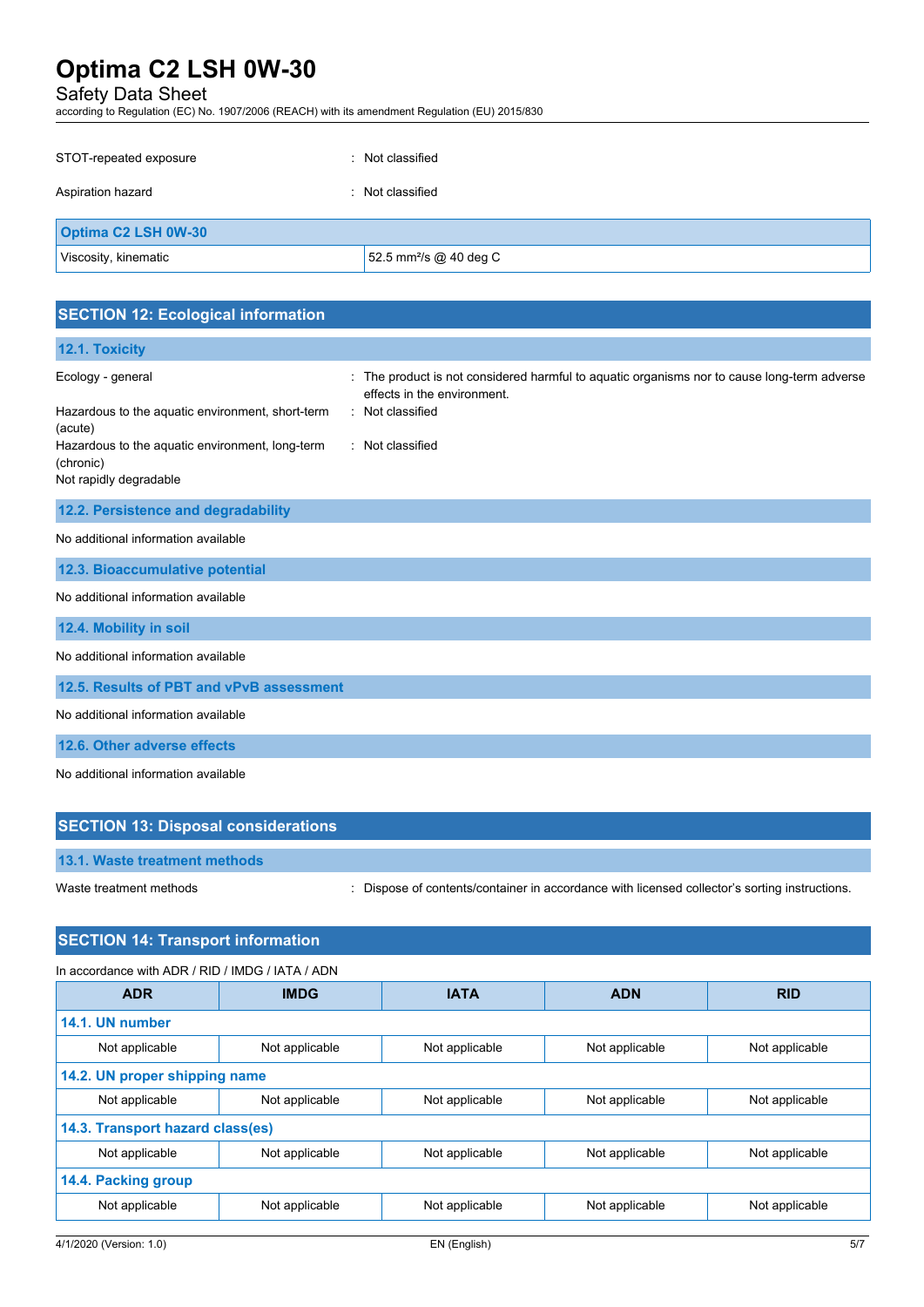## Safety Data Sheet

according to Regulation (EC) No. 1907/2006 (REACH) with its amendment Regulation (EU) 2015/830

| 14.5. Environmental hazards            |                |                |                |                |
|----------------------------------------|----------------|----------------|----------------|----------------|
|                                        | Not applicable | Not applicable | Not applicable | Not applicable |
| No supplementary information available |                |                |                |                |
| 14.6. Special precautions for user     |                |                |                |                |

## **Overland transport**

**Transport by sea** Not applicable **Air transport** Not applicable **Inland waterway transport** Not applicable **Rail transport**

Not applicable

**14.7. Transport in bulk according to Annex II of Marpol and the IBC Code**

#### Not applicable

## **SECTION 15: Regulatory information**

#### **15.1. Safety, health and environmental regulations/legislation specific for the substance or mixture**

#### **15.1.1. EU-Regulations**

Contains no REACH substances with Annex XVII restrictions

Contains no substance on the REACH candidate list

Contains no REACH Annex XIV substances

Contains no substance subject to Regulation (EU) No 649/2012 of the European Parliament and of the Council of 4 July 2012 concerning the export and import of hazardous chemicals.

Contains no substance subject to Regulation (EU) No 2019/1021 of the European Parliament and of the Council of 20 June 2019 on persistent organic pollutants

#### **15.1.2. National regulations**

No additional information available

**15.2. Chemical safety assessment**

No chemical safety assessment has been carried out

## **SECTION 16: Other information**

| <b>Abbreviations and acronyms:</b> |                                                                                                 |
|------------------------------------|-------------------------------------------------------------------------------------------------|
| <b>ADN</b>                         | European Agreement concerning the International Carriage of Dangerous Goods by Inland Waterways |
| ADR.                               | European Agreement concerning the International Carriage of Dangerous Goods by Road             |
| ATE                                | <b>Acute Toxicity Estimate</b>                                                                  |
| <b>BLV</b>                         | Biological limit value                                                                          |
| CAS-No.                            | <b>Chemical Abstract Service number</b>                                                         |
| <b>CLP</b>                         | Classification Labelling Packaging Regulation; Regulation (EC) No 1272/2008                     |
| <b>DMEL</b>                        | Derived Minimal Effect level                                                                    |
| <b>DNEL</b>                        | Derived-No Effect Level                                                                         |
| EC50                               | Median effective concentration                                                                  |
| EC-No.                             | European Community number                                                                       |